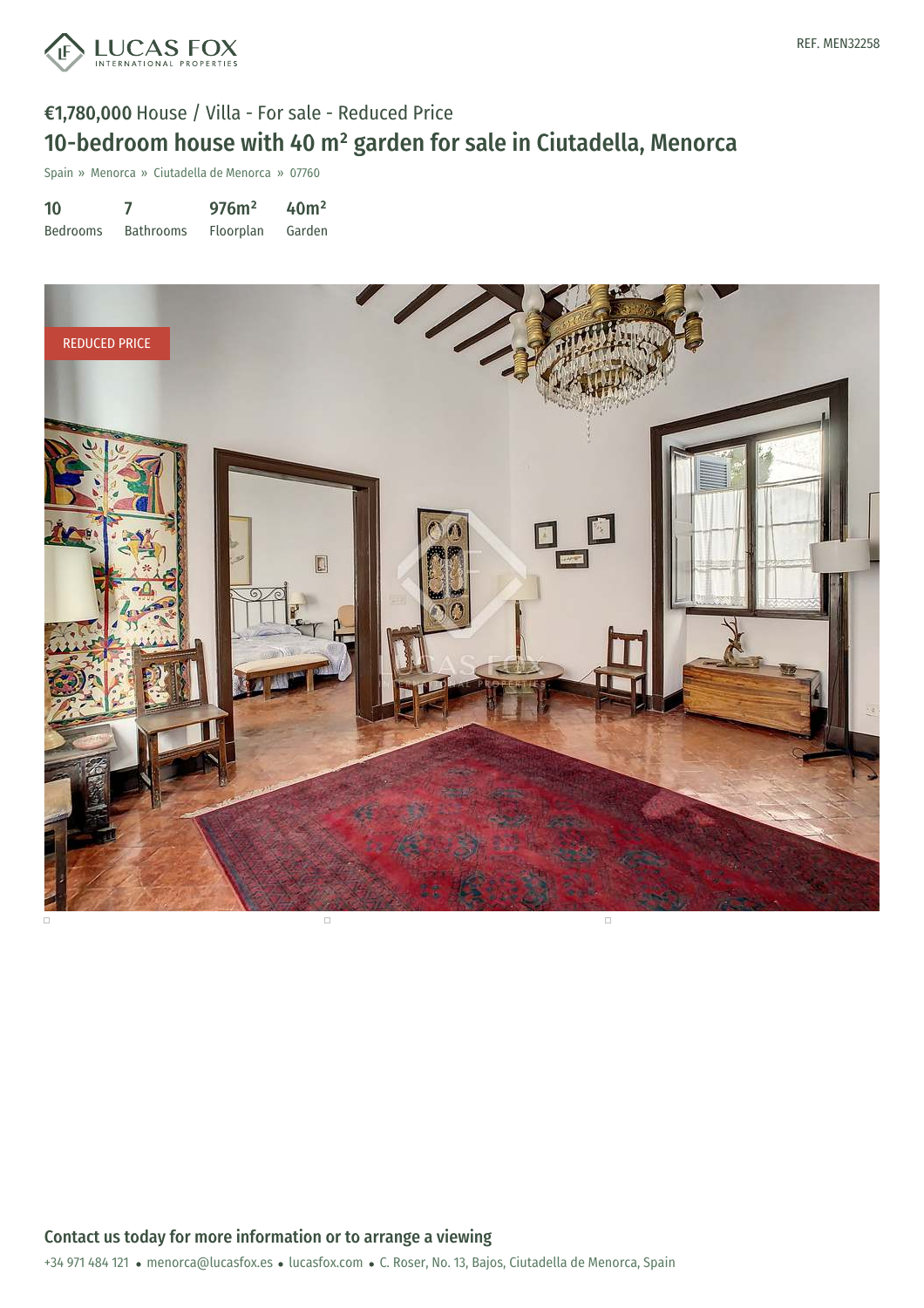

# €1,780,000 House / Villa - For sale - Reduced Price 10-bedroom house with 40 m² garden for sale in Ciutadella, Menorca

Spain » Menorca » Ciutadella de Menorca » 07760

10 Bedrooms 7 Bathrooms 976m² Floorplan 40m² Garden

### OVERVIEW

### Impressive house with a 45 m² garden, 30 m² patio and 35 m<sup>2</sup> terrace for sale in the historic centre of Ciutadella, Menorca.

House of 976 m² built with 45 m² garden, 30 m² patio and 35 m² terrace on a pedestrian street in the historic centre of Ciutadella de Menorca.

The house is distributed over three floors, plus the lower ground floor. The ground floor welcomes us with a large hall, a bedroom or office and a beautiful stone staircase that leads to the upper floor.

On the first floor, there is the noble area of the house. On the left, we find a large living room and a double bedroom with a fireplace and at the other end, another living room with another double bedroom with a private bathroom and access to the 43 m² main patio via an external staircase. On the right, we have a game room with access to a small patio, a bedroom, a bathroom, an ironing room, a kitchen-dining room, a pantry, a toilet, a corridor, a large dining room with access to the terrace and a spacious living room with fireplace, also with access to a cosy terrace. On this floor, there are also two double bedrooms and a bathroom.

From the ironing room, we access the main patio via an internal staircase and a second floor that houses a large office / library with access to the lower deck. This attic floor offers the possibility of being transformed into two double bedrooms with private bathrooms.

From the ground floor, at the end of the hall, we access another area of the house where we find a large double bedroom with a private bathroom and another double bedroom with a living room and a private bathroom, both with access to the main patio. Crossing the rooms on this floor, we find a small kitchen, a laundry room and another patio with an [entrance.](mailto:menorca@lucasfox.es) After this, we [will](https://www.lucasfox.com) find two double bedrooms with vaulted ceilings of marés marble that share a bathroom.

From the entrance ground floor, we access the lower floor with two basements, one for a cellar and the other for a machine room.

Undoubtedly a unique house in the historic centre of the city to develop any project.

Contact us for more information, or to arrange a visit.

#### [lucasfox.com/go/men32258](https://www.lucasfox.com/go/men32258)

 $\overline{a}$ 

Garden, Terrace, High ceilings, Mosaic tile flooring, Natural light, Air conditioning, Fireplace, Heating, Utility room

### Contact us today for more information or to arrange a viewing

+34 971 484 121 · menorca@lucasfox.es · lucasfox.com · C. Roser, No. 13, Bajos, Ciutadella de Menorca, Spain